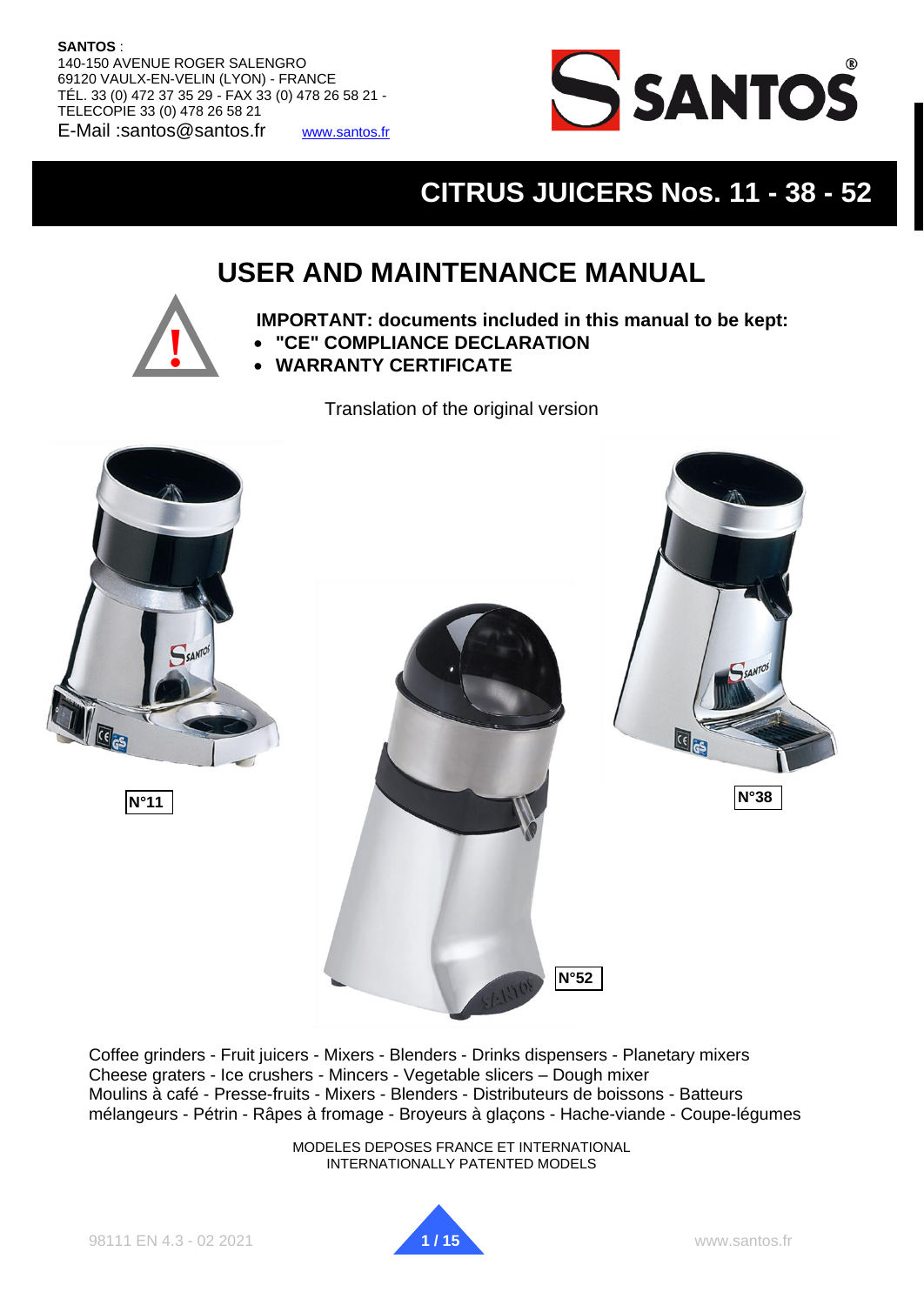# **CONTENTS**

| <b>IMPROPER USE.</b>                                   |  |
|--------------------------------------------------------|--|
|                                                        |  |
|                                                        |  |
| RECYCLING THE PRODUCT AT THE END OF ITS SERVICE LIFE 5 |  |
|                                                        |  |
|                                                        |  |
|                                                        |  |
|                                                        |  |
|                                                        |  |
|                                                        |  |
|                                                        |  |
|                                                        |  |
|                                                        |  |
|                                                        |  |
|                                                        |  |
|                                                        |  |
|                                                        |  |
|                                                        |  |
|                                                        |  |
|                                                        |  |
|                                                        |  |
|                                                        |  |
|                                                        |  |

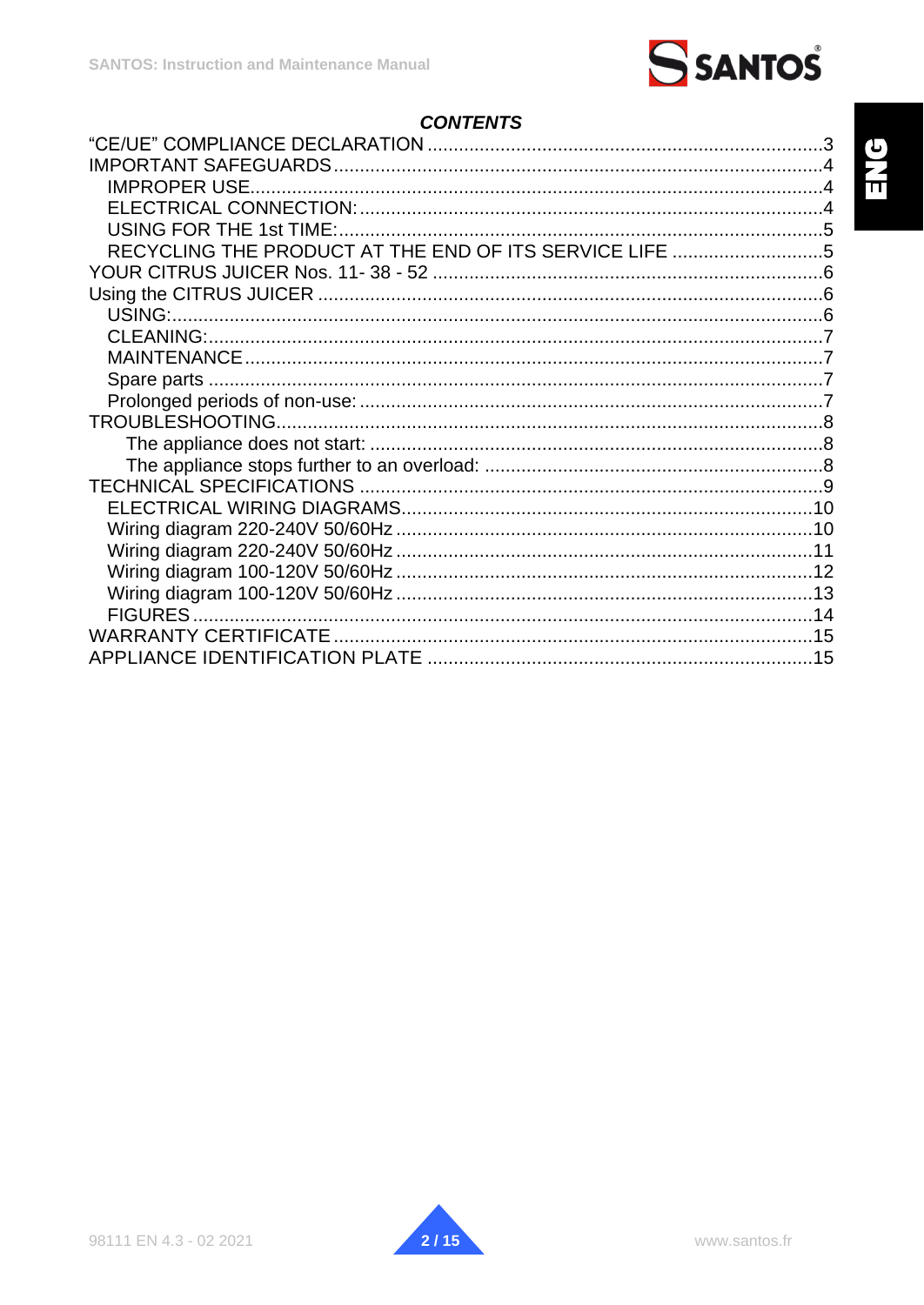

# <span id="page-2-0"></span>**"CE/UE" COMPLIANCE DECLARATION**

#### **THE MANUFACTURER:**

**SANTOS SAS -** 140-150, Av. Roger SALENGRO 69120 VAULX-EN-VELIN (LYON) FRANCE

declares that the appliance intended for the professional market described below:

| Description: | <b>CITRUS JUICERS</b>     |  |
|--------------|---------------------------|--|
| Type number: | 11, 11C, 38, 38C, 52, 52C |  |

complies with:

- the statutory provisions defined in appendix 1 of the European "machines" directive n°**2006/42/CE** and the national legislation transposing it
- the statutory provisions of the following European directives and regulations:
	- o N° 2014/35/UE (low voltage directive)
	- o N° 2014/30/UE (EMC directive)
	- o N° 2011/65/UE (RoHS directive)
	- o N° 2012/19/UE (WEEE directive)
	- o N° 1935/2004/CE (regulation) relating to materials and articles intended to come into contact with foodstuffs
	- o N° 10/2011/CE (regulation) plastic materials and articles intended to come into contact with food

Harmonised European standards used to give presumption of conformity with the essential requirements of the above-mentioned directives:

- NF EN ISO 12100: 2010: Safety of machinery General principles for design
- NF EN 60204-1+A1: 2009 : Safety of machinery Electrical equipment of machines-General requirements
- NF EN 1672-2: 2020, Food processing machinery Basic concepts Hygiene requirements
- NF EN 60335-1:2013 Safety of household and similar electrical appliances
- EN 60335-2-64+A1:2004 Part 2-64, Particular requirements for commercial electric kitchen machines.

Drawn up in VAULX-EN-VELIN on: **01/06/2021** Signatory's position: **CHIEF EXECUTIVE OFFICER** Signatory's name: **Aurélien FOUQUET**

Signature:

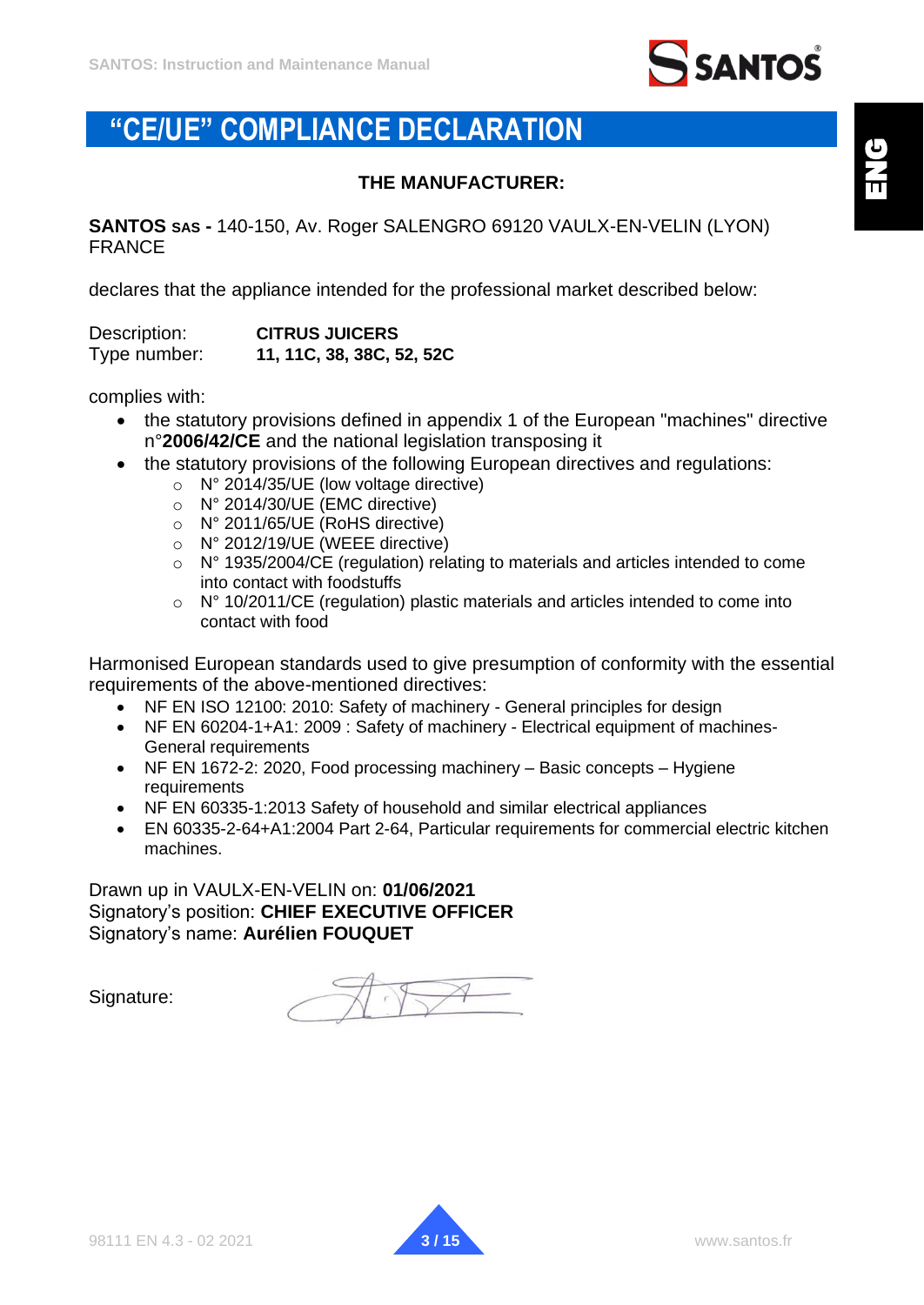

# <span id="page-3-0"></span>**IMPORTANT SAFEGUARDS**

When using, cleaning or maintaining the machine, always follow these instructions:

Read all instructions

Note: You will find it easier to understand the next few paragraphs if you refer to the diagrams at the end of this manual.

### <span id="page-3-1"></span>**IMPROPER USE**

**!**

- 1. Do not use this appliance to press any food other than limes, lemons, oranges and grapefruit.
- 2. Cleaning in a jet of water or a high pressure spray is prohibited.
- 3. The base must not be immersed in water.
- 4. Never use the appliance if the power cord is damaged. It must be replaced by either a SANTOS approved dealer or a person with similar qualifications to avoid any danger.
- 5. The appliance must be unplugged before any intervention on it: cleaning, general care, maintenance.
- 6. It is forbidden to operate the appliance on a surface with a slope in excess of 10° with respect to the horizontal plane. The feet of the machine must always be resting on this surface.
- 7. The use of spare parts other than certified original SANTOS parts is prohibited
- 8. Never connect several appliances to the same power socket.
- 9. Never use the machine outdoors.
- 10.Never place the appliance close to or on a source of heat.
- 11.This appliance is a professional machine designed exclusively for professional use. It is not designed for household use.
- 12.This appliance is not designed for use by people (including children) whose physical, sensorial or mental capacities are impaired or by people with no experience or knowledge, unless they have been supervised or given training in the use of the appliance beforehand by a person responsible for their safety. Supervise children to ensure they do not play with the appliance.
- 13.This appliance is intended for use in communal areas, e.g. in the kitchens of restaurants, canteens, hospitals and artisan trades such as bakeries, butcher's shops, etc., but not for continuous mass production of food.

### <span id="page-3-2"></span>**ELECTRICAL CONNECTION:**

The appliance is available in with a choice of two voltages for the power supply

- 220-240V 50/60 Hz single phase
- 110-120V 50/60 Hz single phase

Note: This appliance can operate at both 50Hz and 60Hz without any adjustments. Line protection: the appliance should be connected to a standard 2-pole + earth electric socket. The installation should be fitted with an RCD and a fuse rated at 16A. **The appliance must be earthed**

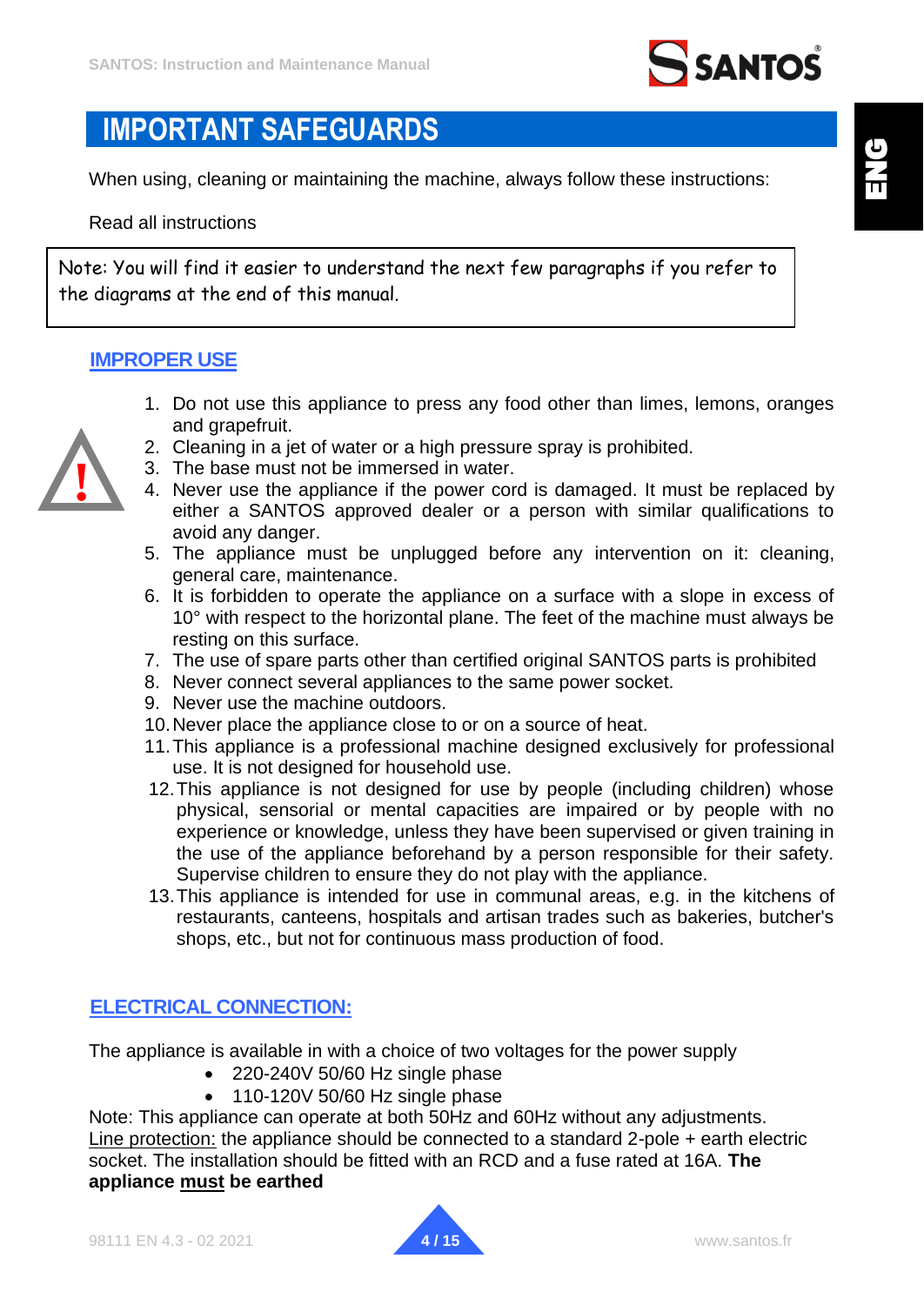

#### **CARE:**

**!**

- Before connecting the machine, check that the mains electrical voltage is the same as the voltage for your appliance. Its value is shown:
	- $\triangleright$  either on the identification plate under the machine.
	- $\triangleright$  or on the identification plate on the last page of this manual.
- If the power cable is damaged, it should be replaced by a SANTOS approved dealer, SANTOS or a person with similar qualifications to avoid any danger.

**CARE: Make sure** that the on / off switch (6) is on **0 position** before plugging the power cord (7) into the mains supply socket (Fig.A).

#### <span id="page-4-0"></span>**USING FOR THE 1st TIME:**

Carefully clean all parts of the machine in contact with the food (Fig. A).

- Remove the anti-splash dome (8) {model no 52}.
- Remove the cone (1) by pulling it upwards.
- Remove the bowl (2), the pulp grating (9) {model no 52} and the trim (3) {model nos. 11 and 38}.
- Wash the parts with a standard washing up liquid or in the dishwasher.

## <span id="page-4-1"></span>**RECYCLING THE PRODUCT AT THE END OF ITS SERVICE LIFE**



This equipment is marked with the selective sorting symbol relating to wastes from electrical and electronic equipment. It signifies that this product should be taken over by a selective collection system conforming to the Guideline 2012/19/EU (WEEE) – part Professional Equipment – so that it can be either recycled or dismantled in order to reduce any impact on the environment.

For more information, please contact your Retailer or the SANTOS.

For eliminating or recycling components of equipment, please contact a specialized company or contact SANTOS.

The electronic products not undergoing a selective sorting are potentially dangerous for the environment.

The damaging materials should be eliminated or recycled according to the regulations in force.

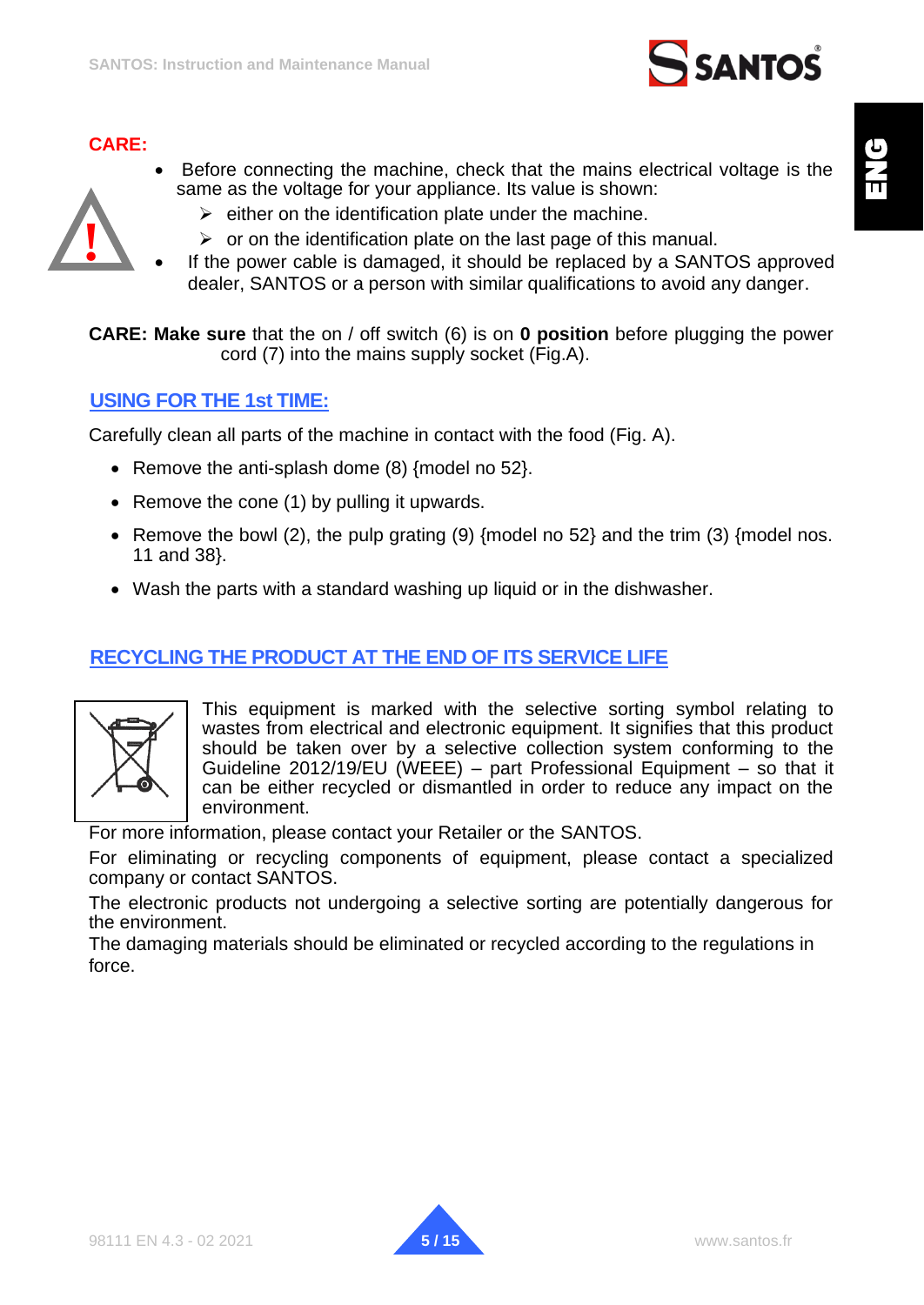

# <span id="page-5-0"></span>**YOUR CITRUS JUICER Nos. 11- 38 - 52**

- Citrus juicers nos.  $11 38 52$  are especially designed for bars, cafés, hotels, restaurants, cocktail bars, institutions, fresh fruit juice bars, etc.
- The appliances nos. 11 and 38 are comprised of an aluminum motor unit, a juice bowl and 3 engineered plastic pressing cones (2 pressing cones for model N°38).
- The appliance no. 52 is comprised of an aluminum motor unit, a powerful motor for intensive use, a stainless steel bowl, 3 plastic pressing cones and a plastic antisplash dome.
- Citrus juicers nos.  $11 38 52$  are designed to press limes, lemons, oranges or grapefruit.
- They are ideal for preparing: fresh lemon, orange or grapefruit juice or as a basis for preparing fruit cocktails.

# <span id="page-5-1"></span>**Using the CITRUS JUICER**

## <span id="page-5-2"></span>**USING:**

## **Caution: the fruits used must be washed carefully before being pressed.**

#### **Assembly and preparation:**

- 1. Place the trim (3) on the bowl (2) {models nos. 11 and 38}.
- *2.* Place the bowl (2) on the base (4).
- *3.* Place the pulp grating (9) in the bowl.
- 4. Place the cone (1) on the motor shaft (5).
- 5. Place the anti-splash dome (8) on the bowl (2) {model no 52}.
- 6. Cut the citrus fruit in two halves.
- 7. Place a glass level with the spout on the bowl (2).
- 8. Start the appliance by putting the On / Off switch (6) on "1".
- 9. Press the citrus fruit halves one after the other.
- 10.When you have finished using it, stop the appliance by putting the On / Off switch (6) on "0".

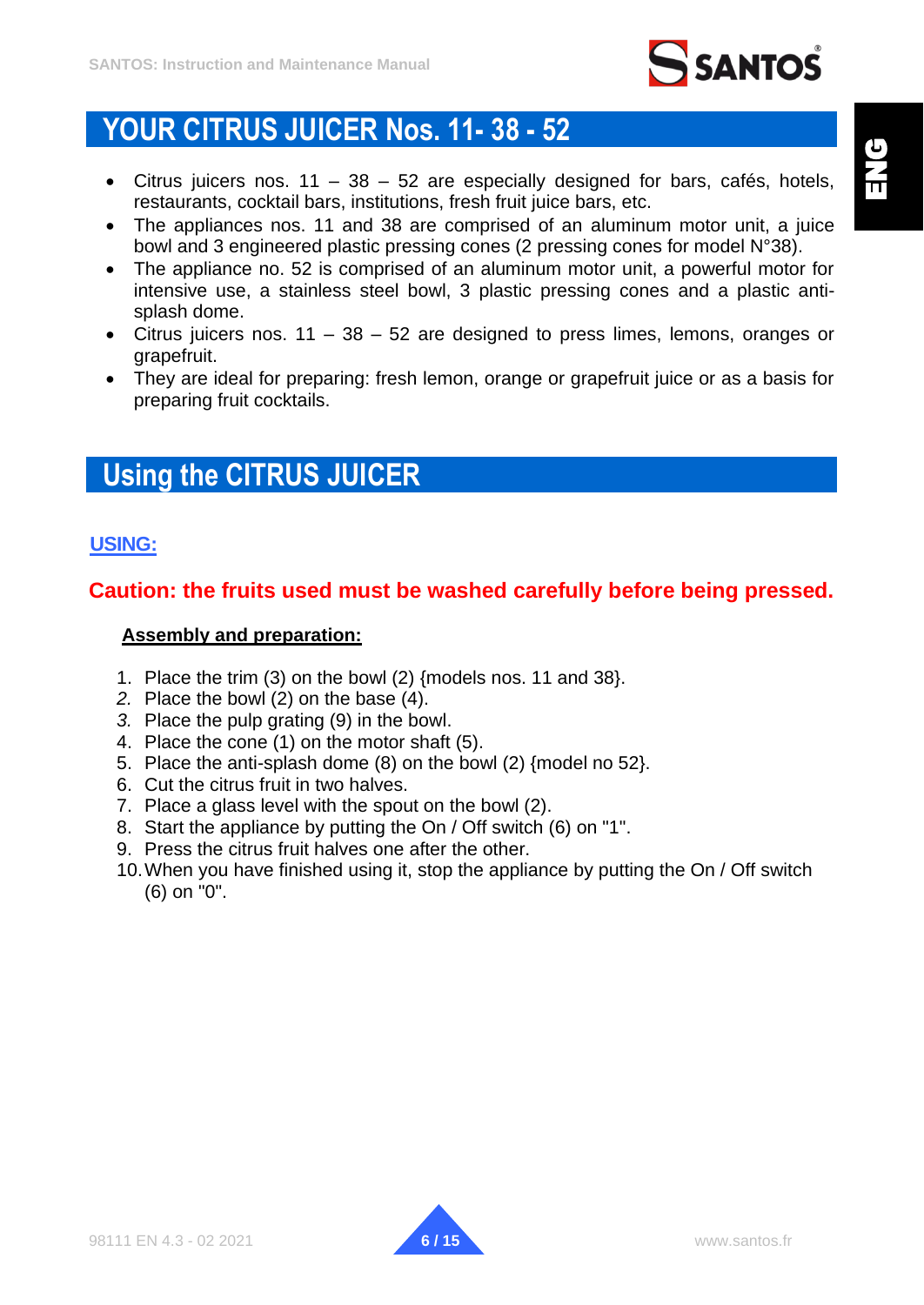

# <span id="page-6-0"></span>**CLEANING:**

## **IMPORTANT :**

• **In every case, stop the appliance and unplug the appliance's power cord (7).**

**It is recommended to clean the appliance as soon as you have finished using it.** Cleaning will be easier if you do not wait until the pulp has dried in the bowl (2), on the anti-splash dome (8), the cone (1) or the pulp grating (9).

The base (4) is to be cleaned with a soft damp sponge, then dried. Washing the trim (3) in the dishwasher will cause tarnishing. You are advised to wash it with soapy water.

## <span id="page-6-1"></span>**MAINTENANCE**

Before any servicing of the appliance, it is essential to unplug the appliance from the mains supply (7).

This machine requires no particular maintenance because the bearings are lubricated for life.

If servicing is necessary to replace any parts such as the electrical components or any others, refer to the list of components (see the exploded view at the end of the manual).

#### <span id="page-6-2"></span>**Spare parts**



**IMPORTANT:** Use of spare parts other than certified original SANTOS parts is prohibited

For **all spare part orders** (see references in the exploded view at the end of the manual), state:

➢ **the type,** 

- ➢ **the machine serial number and**
- ➢ **the electrical specifications** (**16**)

recorded under the machine.

#### <span id="page-6-3"></span>**Prolonged periods of non-use:**

There are no problems with this appliance in the event of prolonged periods of non-use. You are simply advised to clean it before use and check that the components of the appliance are in good condition (e.g. power cord, seals and other spare parts).

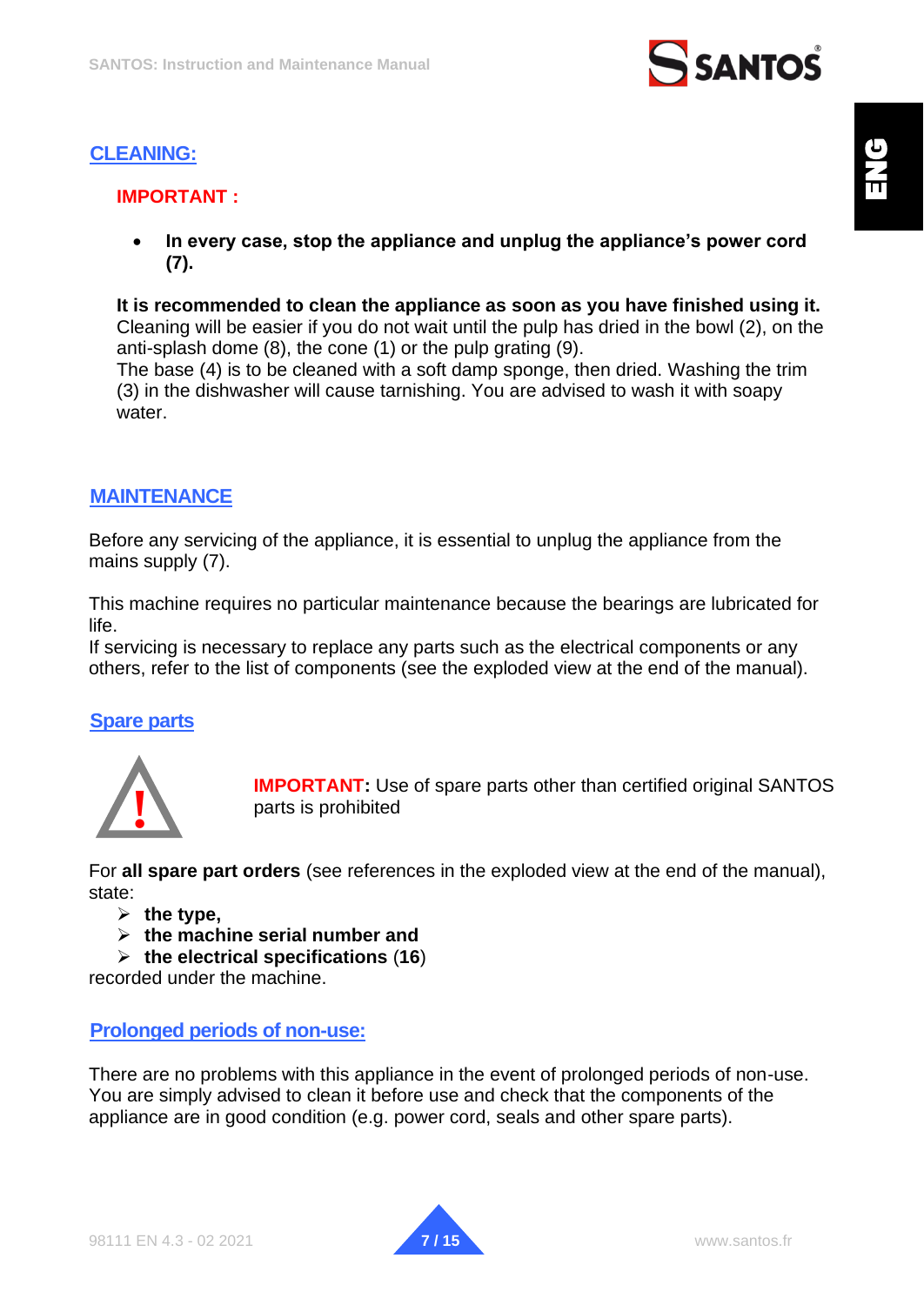

# <span id="page-7-0"></span>**TROUBLESHOOTING**

Identifying the cause of appliance stoppage precisely.

#### <span id="page-7-1"></span>**The appliance does not start:**

• Check: the mains supply, the condition of the power cord (7).

#### **The appliance stops due to motor overheating:** (the motor unit is hot)

The motor is protected by a built-in thermal cutout. In the event of overheating, the motor stops.

- Set the On / Off switch (6) to **0** position, disconnect the plug (7).
- Wait until the motor cools down (20 to 45 minutes), reconnect the plug (7) then press the On / Off switch (6) (position 1).

If the problem persists, switch off the power supply to the appliance (unplug the cord from the mains socket (7)) and call in the maintenance service or contact a SANTOS-approved dealer.

#### **The appliance stops further to an overload:**

<span id="page-7-2"></span>If the motor stalls (due to excessive pressing), it can heat very quickly and stops by overload protection.

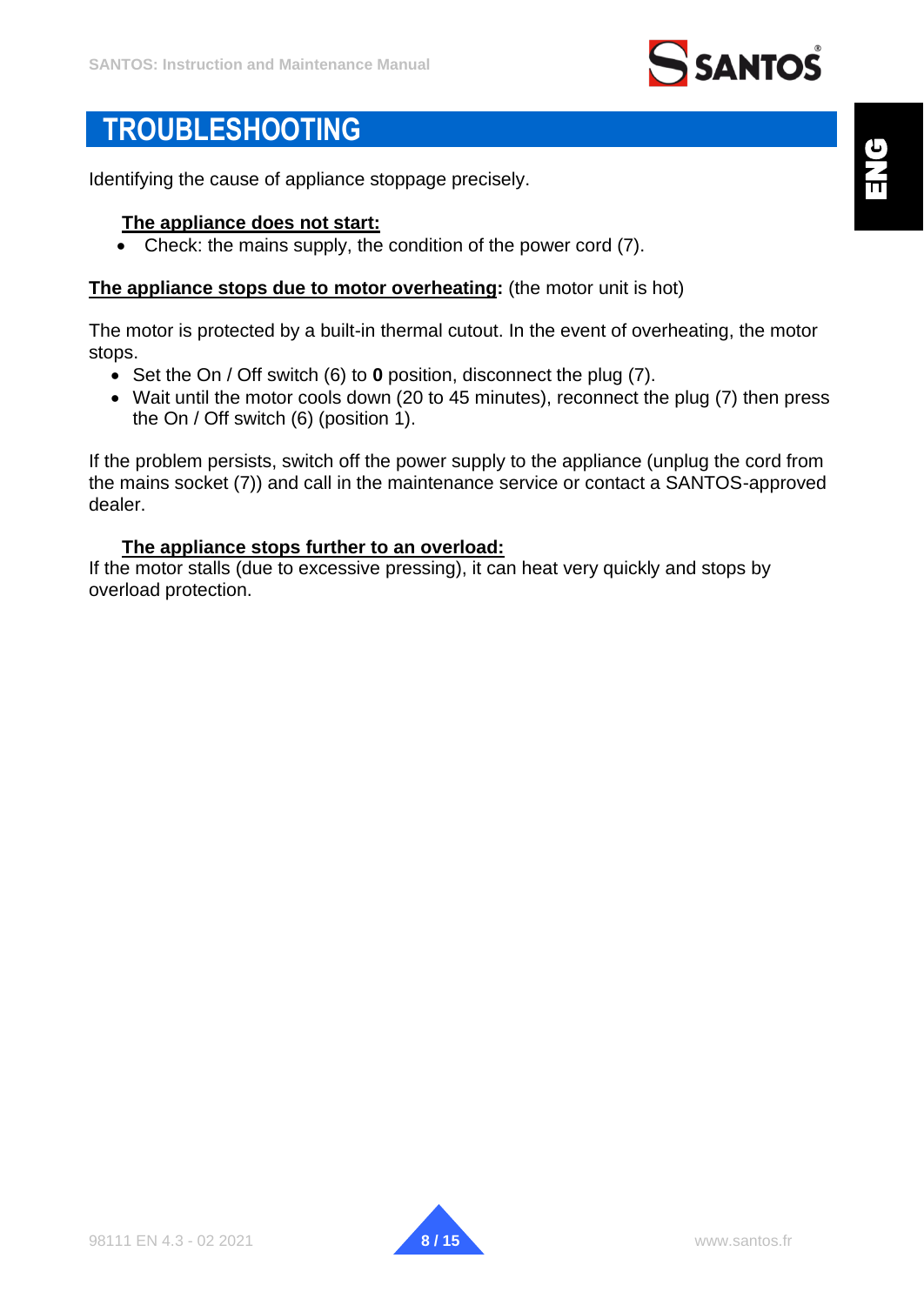# <span id="page-8-0"></span>**TECHNICAL SPECIFICATIONS**

| <b>Model</b>                          |                 |                | $N^{\circ}$ 11                             | $N^{\circ}$ 38                             | $N^{\circ}$ 52               |
|---------------------------------------|-----------------|----------------|--------------------------------------------|--------------------------------------------|------------------------------|
| Supply voltage                        |                 | (V)            | 220-240<br>100-120                         | 220-240<br>100-120                         | 220-240<br>100-120           |
| Frequency                             |                 | (Hz)           | 50/60<br>50/60                             | 50/60<br>50/60                             | 50/60<br>50/60               |
| Motor: Nominal                        |                 |                |                                            |                                            |                              |
| Power input                           |                 | (W)            | 130<br>155                                 | 130<br>155                                 | 230<br>260                   |
| Speed:                                |                 | (rpm)<br>(rpm) | 1450 to 50Hz<br>1700 to 60Hz               | 1450 to 50Hz<br>1700 to 60Hz               | 1450 to 50Hz<br>1700 to 60Hz |
| Operating modes (3)                   |                 |                | intermittent cycle<br>5 min ON / 5 min OFF | intermittent cycle<br>5 min ON / 5 min OFF | Continuous                   |
| Dimensions:                           | Height          | (mm)           | 350                                        | 350                                        | 480                          |
|                                       | Width           | (mm)           | 200                                        | 200                                        | 230                          |
|                                       | Depth           | (mm)           | 300                                        | 300                                        | 300                          |
| Clearance height beneath<br>the spout |                 | (mm)           | 125                                        | 135                                        | 200                          |
| Weight:                               | Net weight      | (kg)           | 5                                          | 5                                          | 10                           |
|                                       | Packaged weight | (kg)           | 5.6                                        | 5.6                                        | 11                           |
| Noise: (2)                            |                 | (dBA)          | 65                                         | 65                                         | 65                           |

(1) These ratings are provided as a rough guide. The exact electrical specifications can be found on the rating plate.

(2) Noise level measured in sound pressure appliance in operation 1 m from its axis in accordance with standard EN 31201.

(3) 5min / 5min cycle: The professional appliance is intended for intermittent use according to a 5 minutes ON and 5 minutes OFF cycle. This cycle corresponds to the operating time to perform the function and the stopping time for the preparation and serving of the products processed, in compliance with the instructions of the standard: EN 60335-2-64+A1:2004, Particular requirements for commercial electric kitchen machines.

| <b>MARK</b> | <b>Description</b>       |  |  |  |  |
|-------------|--------------------------|--|--|--|--|
|             | Pressing cone            |  |  |  |  |
| 2           | <b>Bowl</b>              |  |  |  |  |
| 3           | Trim                     |  |  |  |  |
| 4           | Base                     |  |  |  |  |
| 5           | Motor shaft              |  |  |  |  |
| 6           | On / off switch          |  |  |  |  |
| 7           | Plug / power supply cord |  |  |  |  |
| 8           | Anti-splash dome         |  |  |  |  |
|             | Pulp grating             |  |  |  |  |

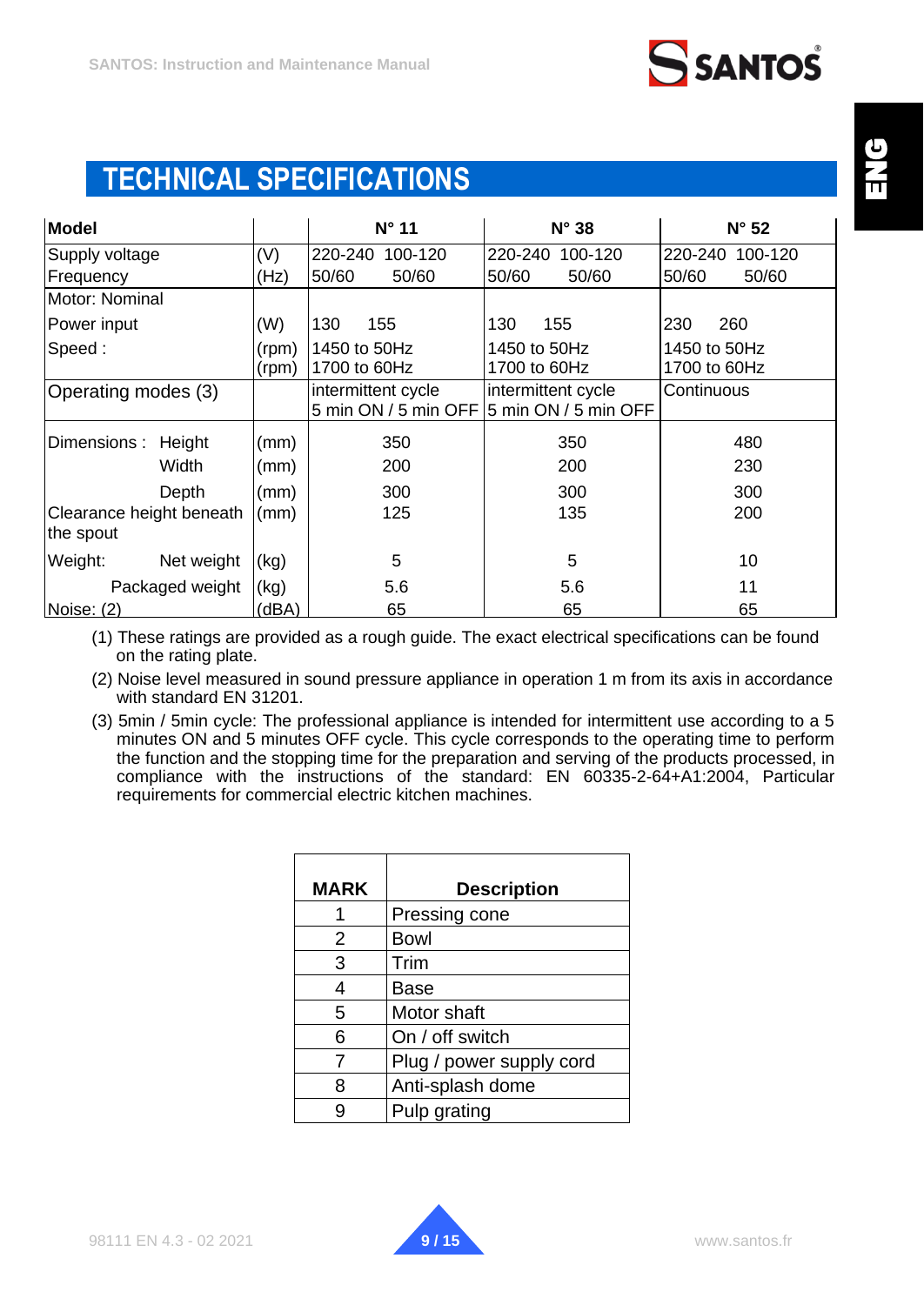# <span id="page-9-0"></span>**ELECTRICAL WIRING DIAGRAMS**

# **Models nos. 11 and 38:**

# <span id="page-9-1"></span>**Wiring diagram 220-240V 50/60Hz**

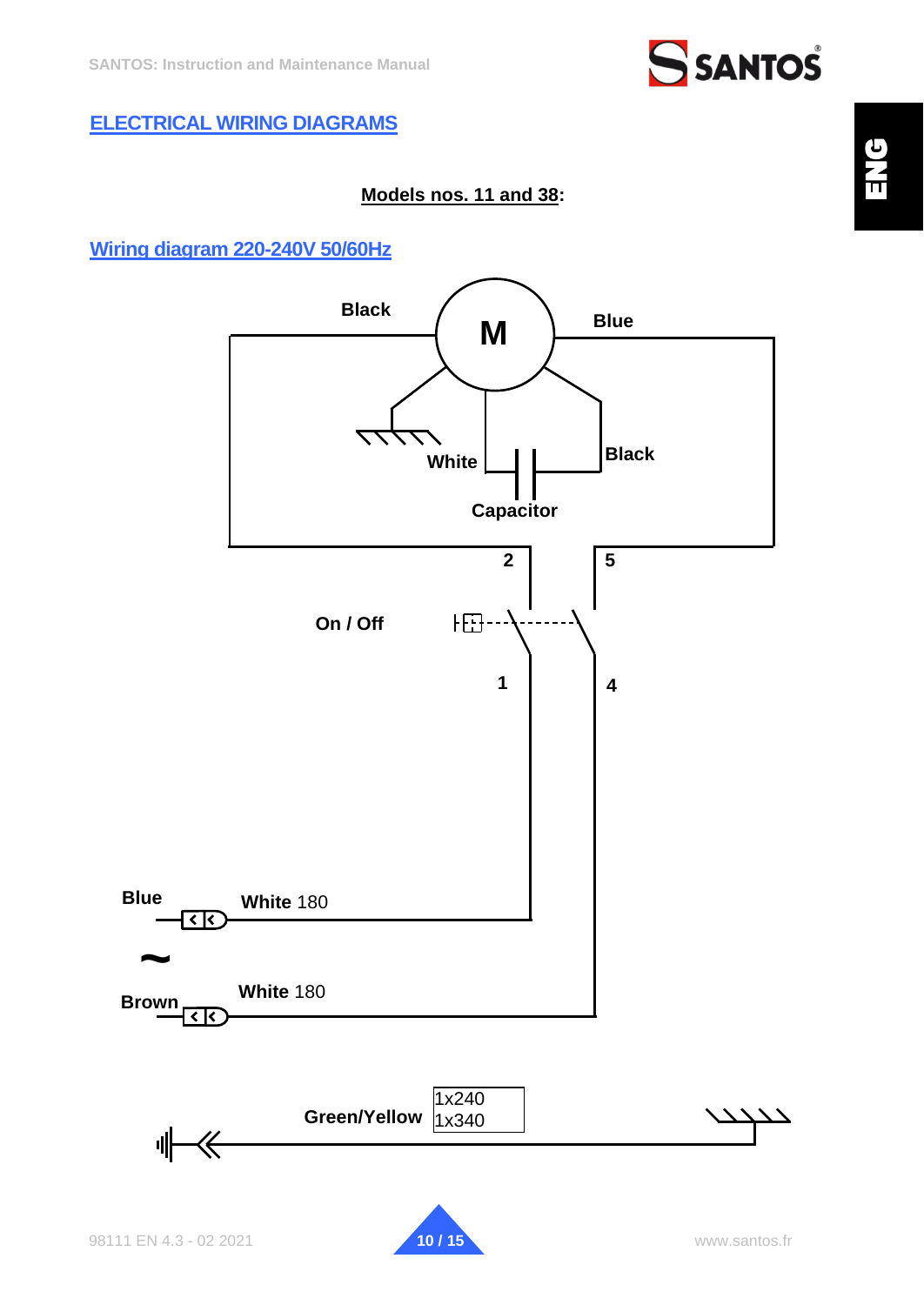

### **Model no 52:**

### <span id="page-10-0"></span>**Wiring diagram 220-240V 50/60Hz**



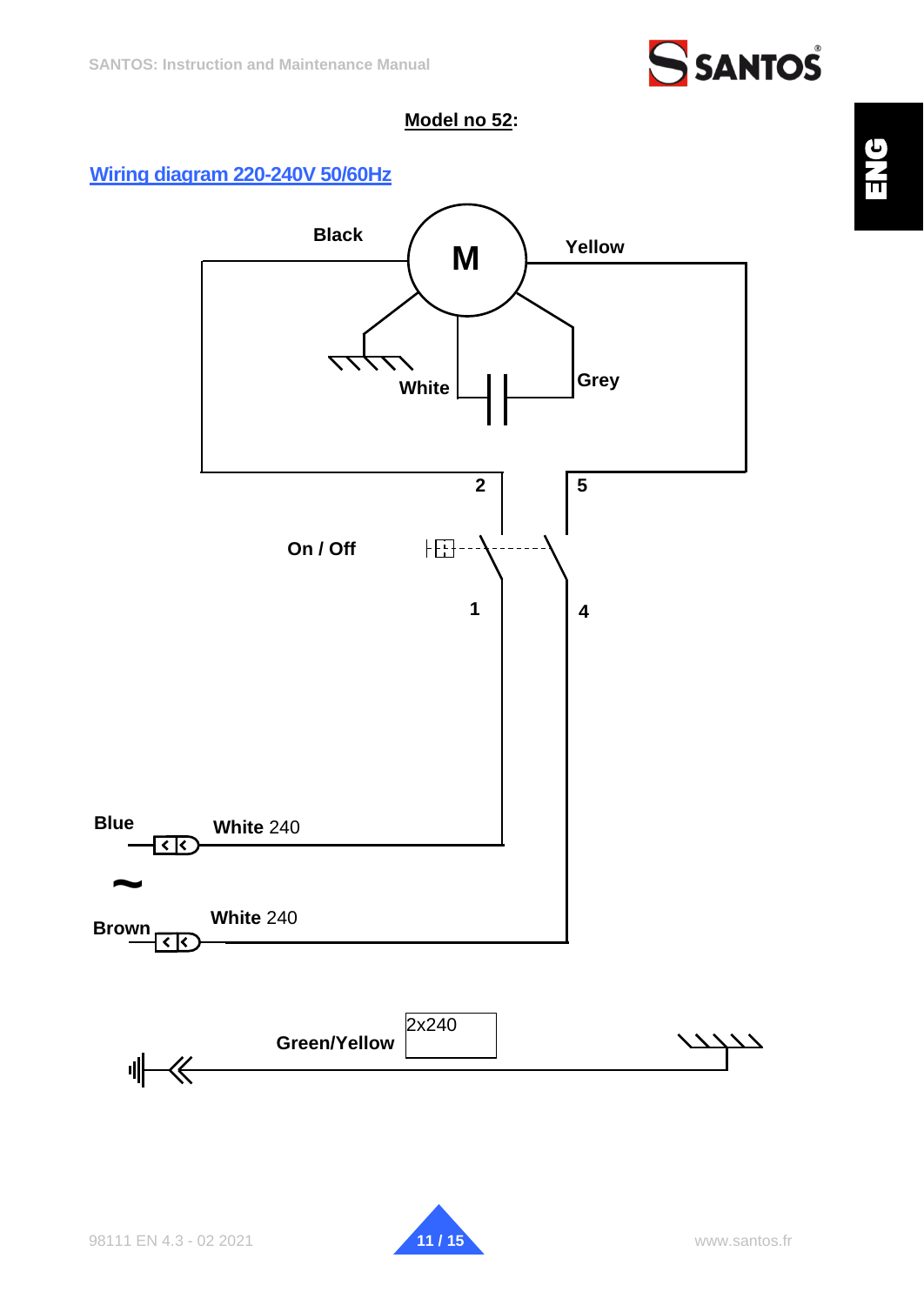

### **Models nos. 11, 38:**

## <span id="page-11-0"></span>**Wiring diagram 100-120V 50/60Hz**



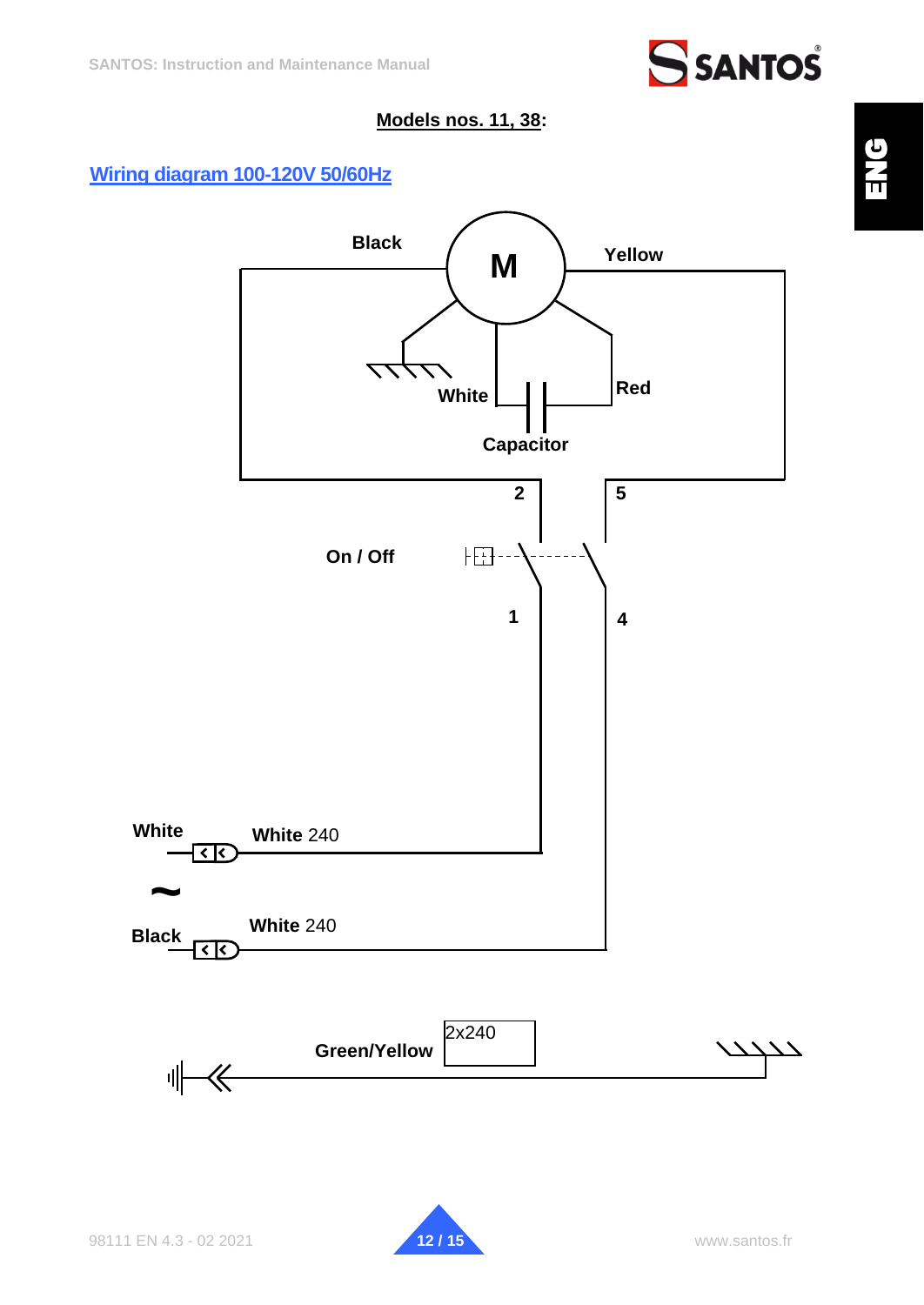

### **Models nos. 52:**

## <span id="page-12-0"></span>**Wiring diagram 100-120V 50/60Hz**



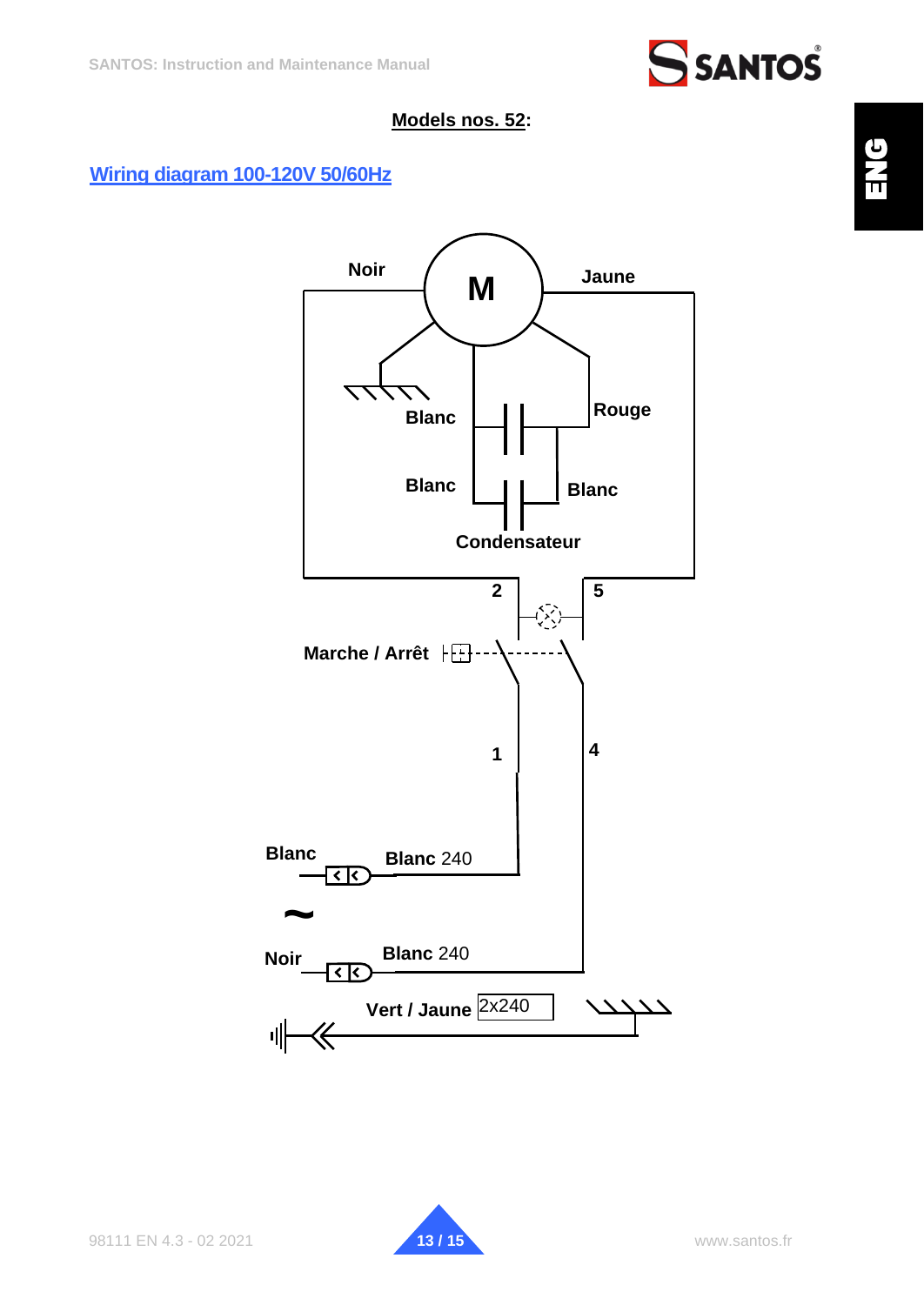<span id="page-13-0"></span>